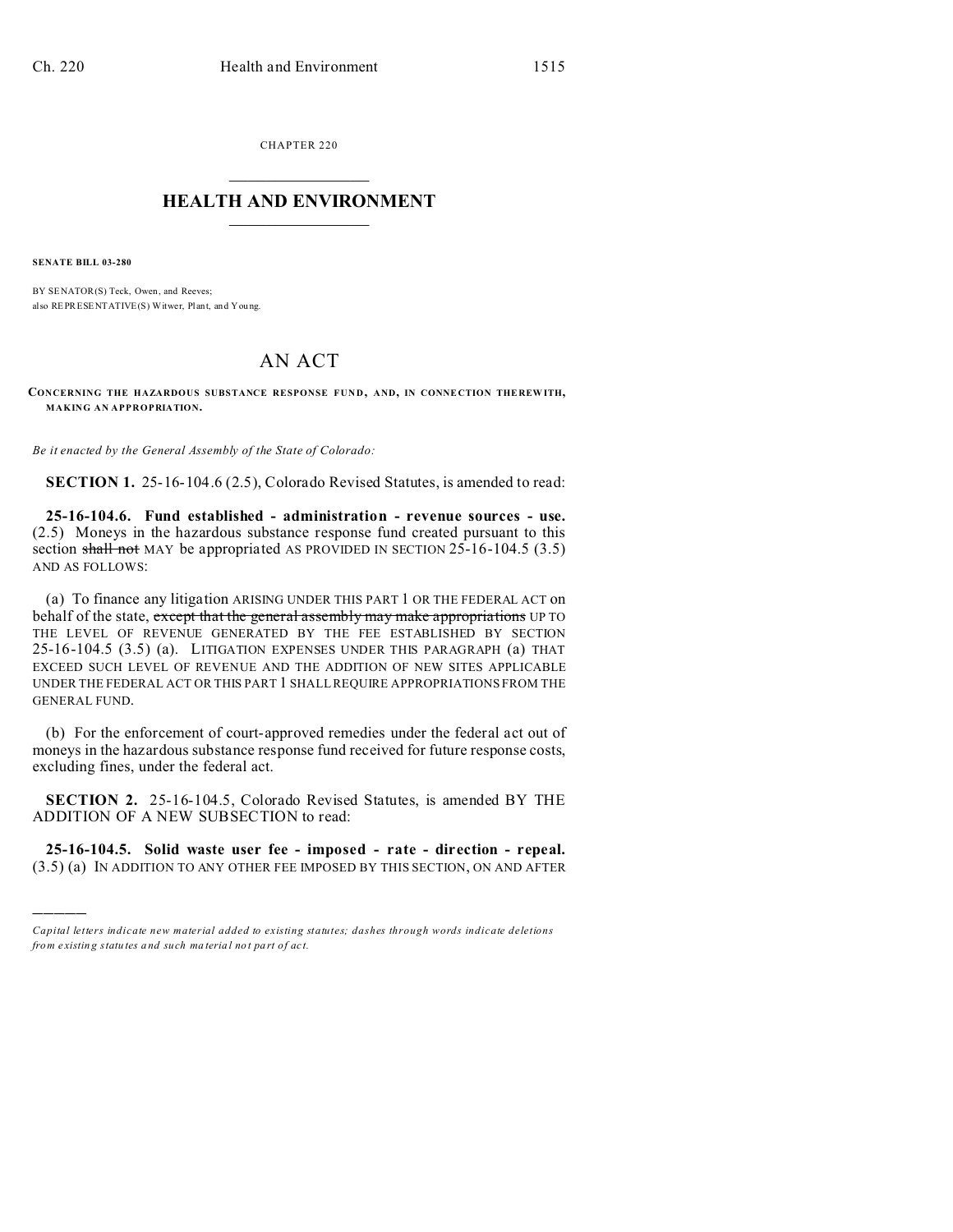JULY 1, 2003, THERE IS HEREBY IMPOSED A FEE TO BE APPLIED TO REIMBURSE THE DEPARTMENT OF LAW FOR ITS UNRECOVERED COSTS ASSOCIATED WITH LITIGATION AND RESPONSE ACTIVITIES UNDER THE FEDERAL ACT. SUCH FEE SHALL BE COLLECTED BY THE OPERATOR OF AN ATTENDED SOLID WASTE DISPOSAL SITE OR FACILITY AT THE TIME OF DISPOSAL AND SHALL BE IMPOSED AND PASSED THROUGH TO WASTE PRODUCERS AND OTHER PERSONS AT THE FOLLOWING RATE OR AT AN EQUIVALENT RATE ESTABLISHED BY THE DEPARTMENT OF PUBLIC HEALTH AND ENVIRONMENT:

(I) ONE CENT PER LOAD TRANSPORTED BY A MOTOR VEHICLE THAT IS COMMONLY USED FOR THE NONCOMMERCIAL TRANSPORT OF PERSONS OVER THE PUBLIC HIGHWAYS;

(II) ONE CENT PER LOAD TRANSPORTED BY A TRUCK, AS SUCH TERM IS DEFINED IN SECTION 42-1-102 (108), C.R.S., THAT IS COMMONLY USED FOR THE NONCOMMERCIAL TRANSPORT OF PERSONS AND PROPERTY OVER THE PUBLIC HIGHWAYS;

(III) TWO CENTS PER CUBIC YARD PER LOAD TRANSPORTED BY ANY COMMERCIAL VEHICLE OR OTHER VEHICLE NOT INCLUDED IN SUBPARAGRAPH (I) OR (II) OF THIS PARAGRAPH (a).

(b) ALL FEE MONEY COLLECTED BY OPERATORS OF SOLID WASTE DISPOSAL SITES OR FACILITIES PURSUANT TO THIS SUBSECTION (3.5) SHALL BE TRANSMITTED BY THE LAST DAY OF THE MONTH FOLLOWING THE END OF EACH CALENDAR QUARTER TO THE STATE TREASURER, WHO SHALL CREDIT ONE HUNDRED PERCENT OF SUCH MONEYS TO THE HAZARDOUS SUBSTANCE RESPONSE FUND CREATED UNDERSECTION 25-16-104.6.

(c) (I) THIS SUBSECTION (3.5) IS REPEALED, EFFECTIVE JULY 1, 2006.

(II) IF THE REPEAL OF THIS SUBSECTION (3.5) HAS NOT BEEN EXTENDED UNTIL AFTER JULY 1, 2006, ANY APPROPRIATION TO THE DEPARTMENT OF LAW FROM THE HAZARDOUS SUBSTANCE RESPONSE FUND THAT HAS NOT BEEN RECOVERED BY THE DEPARTMENT OF LAW AND REPAID TO THE HAZARDOUS SUBSTANCE RESPONSE FUND SHALL BE FUNDED THROUGH THE GENERAL FUND.

**SECTION 3. Appropriation - adjustments in 2003 long bill.** (1) In addition to any other appropriation, there is hereby appropriated to the department of public health and environment, hazardous materials and waste management division, for the fiscal year beginning July 1, 2003, the sum of five hundred three thousand two hundred fifty-eight dollars (\$503,258) from the hazardous substance response fund created pursuant to section 25-16-104.6 (1) (a), Colorado Revised Statutes, or so much thereof as may be necessary, for the implementation of this act.

(2) For the implementation of this act, appropriations made in the annual general appropriation act to the department of law for the fiscal year beginning July 1, 2003, shall be adjusted as follows:

(a) The general fund appropriation to the administration division is reduced by twenty-five thousand nine hundred two dollars (\$25,902).

(b) The cash funds exempt appropriation to the administration division is increased